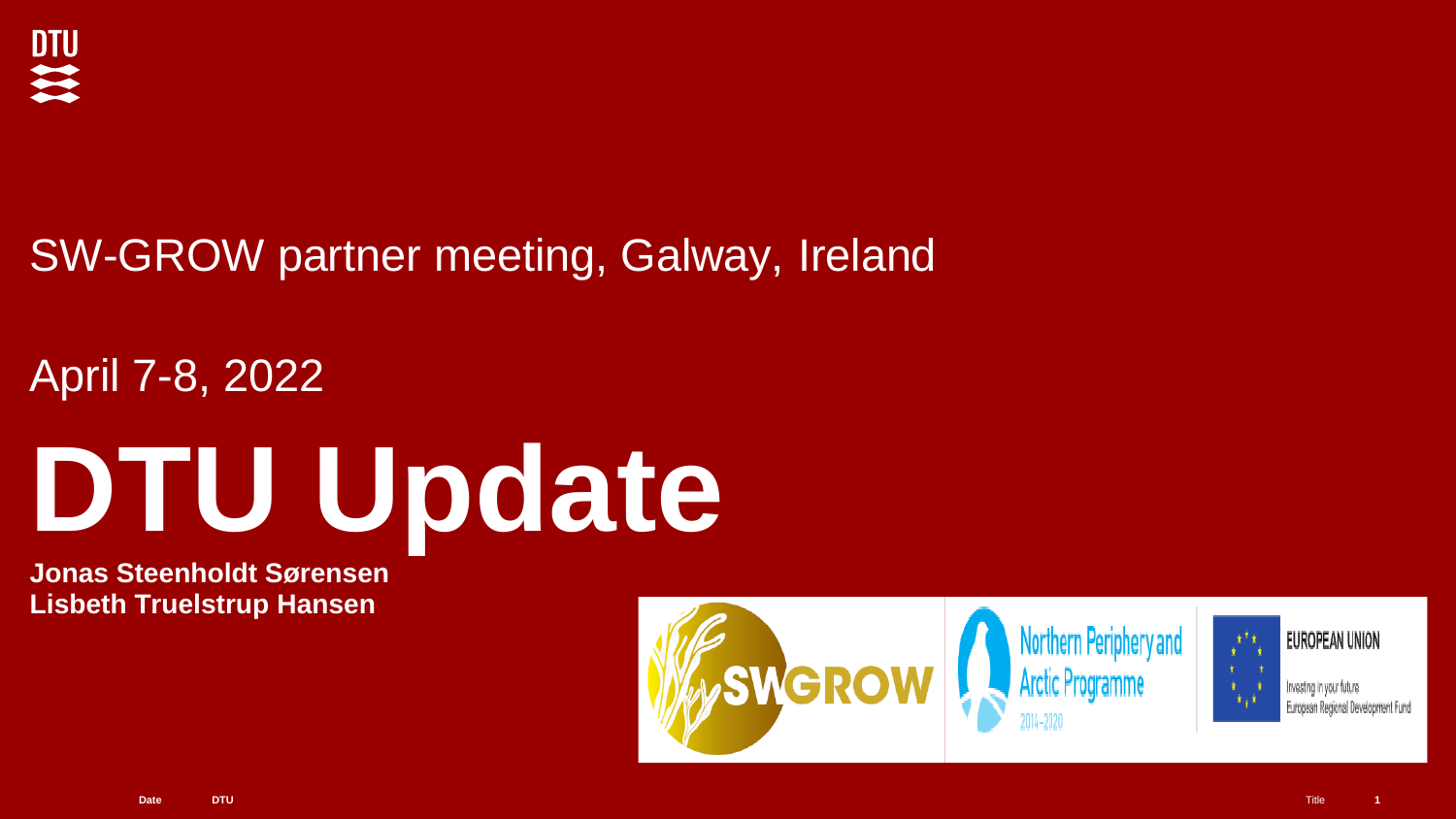# **Part 1. Impact of harvest site: human sewage**

•Objective:

**DTU** 

 $\overline{\mathbf{u}}$ 

- Investigate the effect of wastewater discharge on the microbiota of wild populations of *Fucus* sp. sampled in the tidal zones
- –Generate knowledge that can be used to establish best practise for licensing
- Two communities were sampled:
	- Sarfannguit, a smaller settlement (~110 inhabitants) with limited discharge
	- Sisimiut, Greenland's second biggest town (~5500 inhabitants), close to municipal wastewater outlets.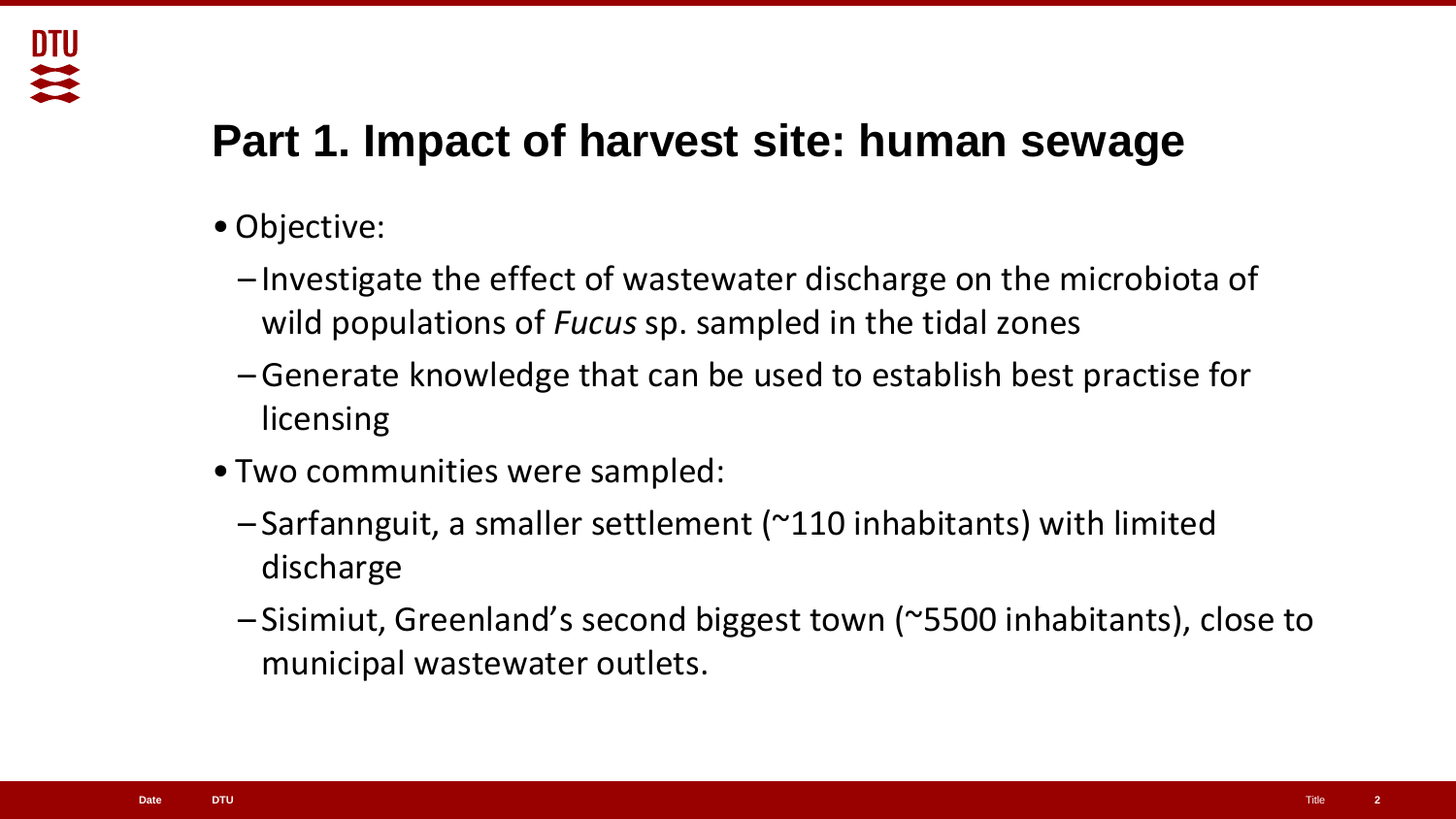

 $0.0$ 

PC 1: 39%

 $0.2$ 

 $0.4$ 



 $-0.2$ 

 $-0.2$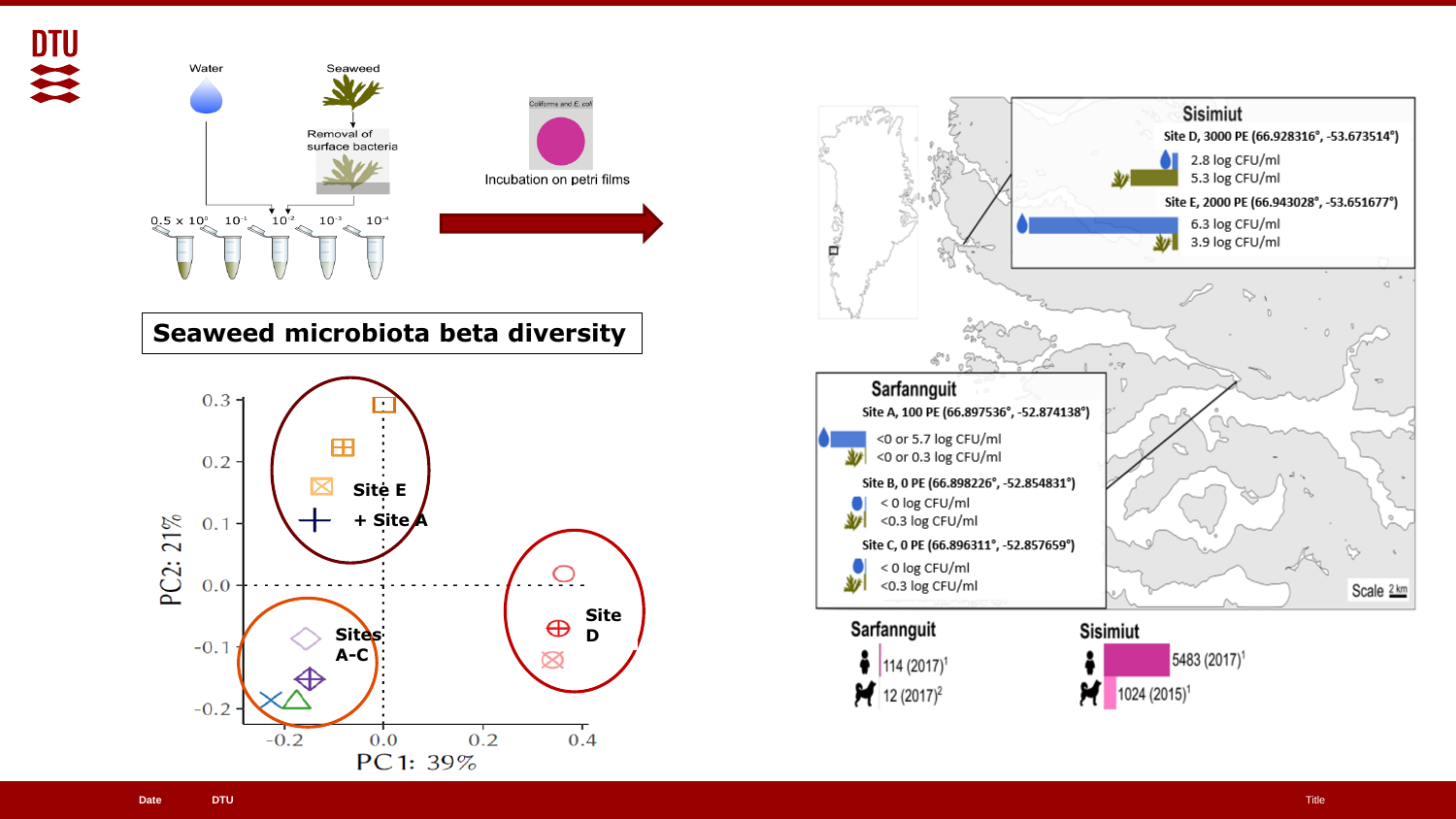

# **Part 1: Conclusions**

- Greenland *Fucus* sp. collected close to sewage discharge contained human pathogens
- Endogenous bacteria were psychrophilic and counted  $10^{9-10}$ per g seaweed
- The main bacterial families on *Fucus* sp. were *Flavobacteriaceae* and *Rhodobacteraceae*
- Guidelines for harvest sites would promote microbiological safety of seaweed

**4**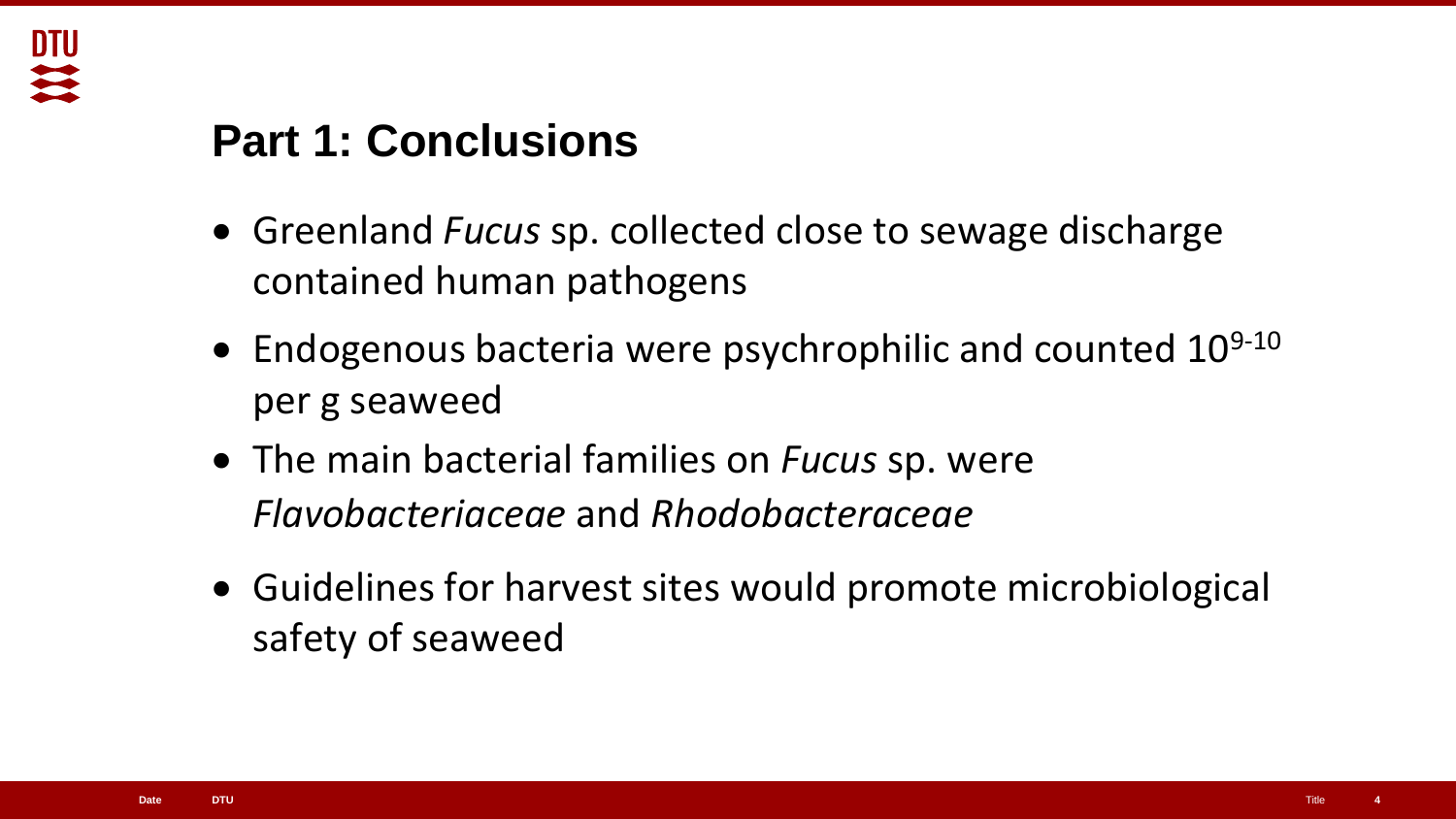

# **Part 2. Drying**



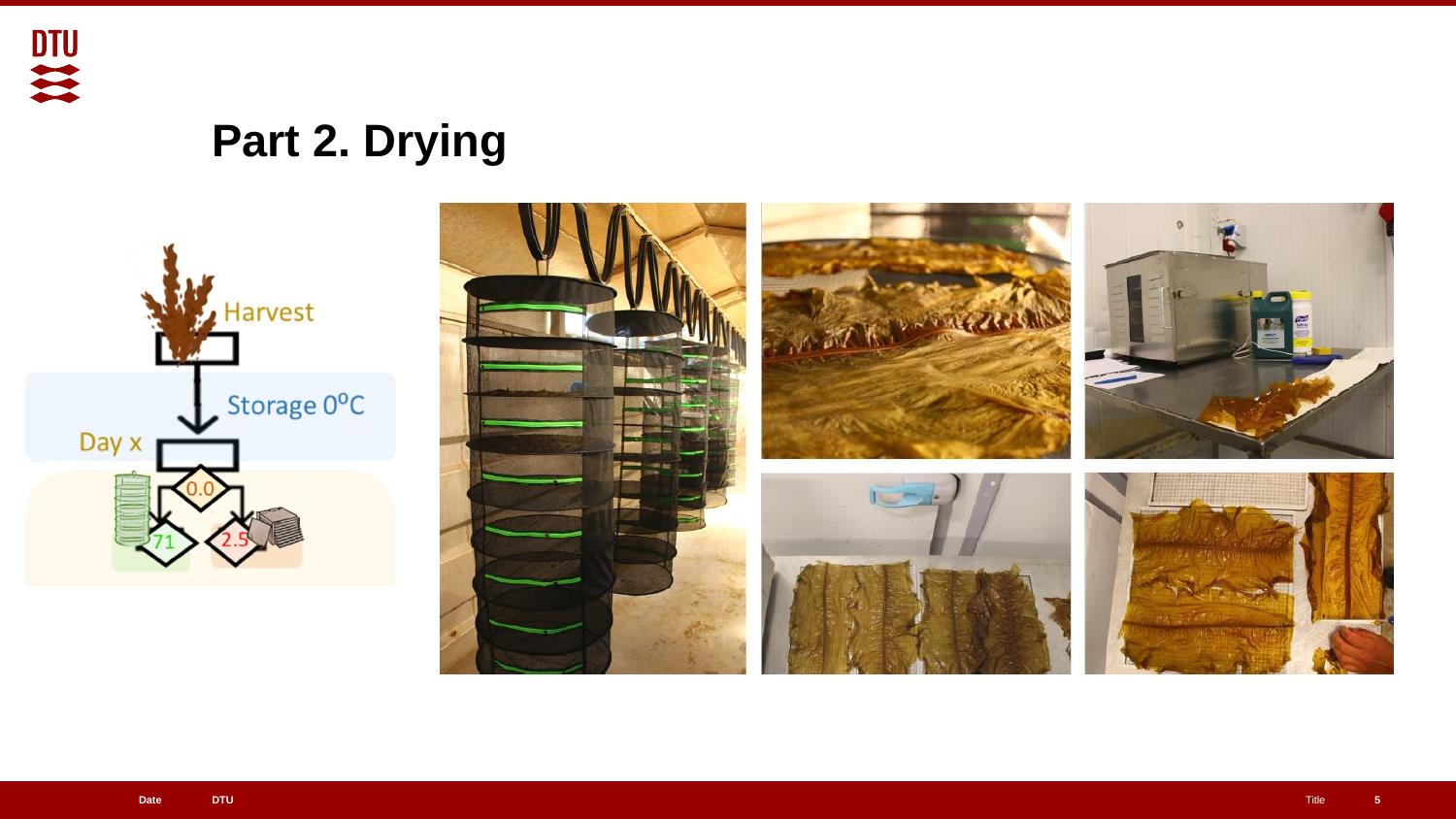

## **Inactivation of bacteria**

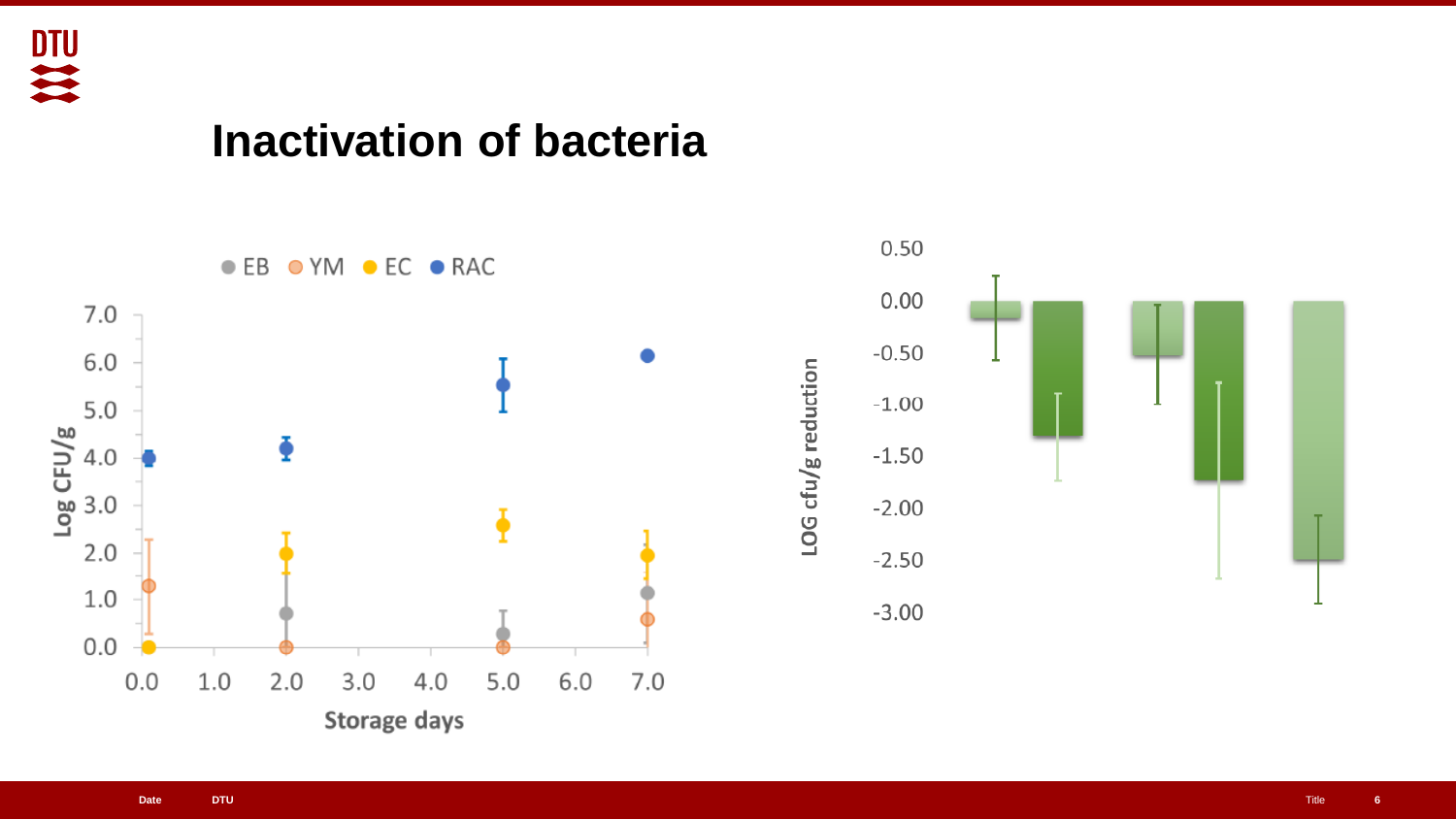

# **Physiochemical properties of the dried kelp**



#### Water binding capacity



### Swelling capacity